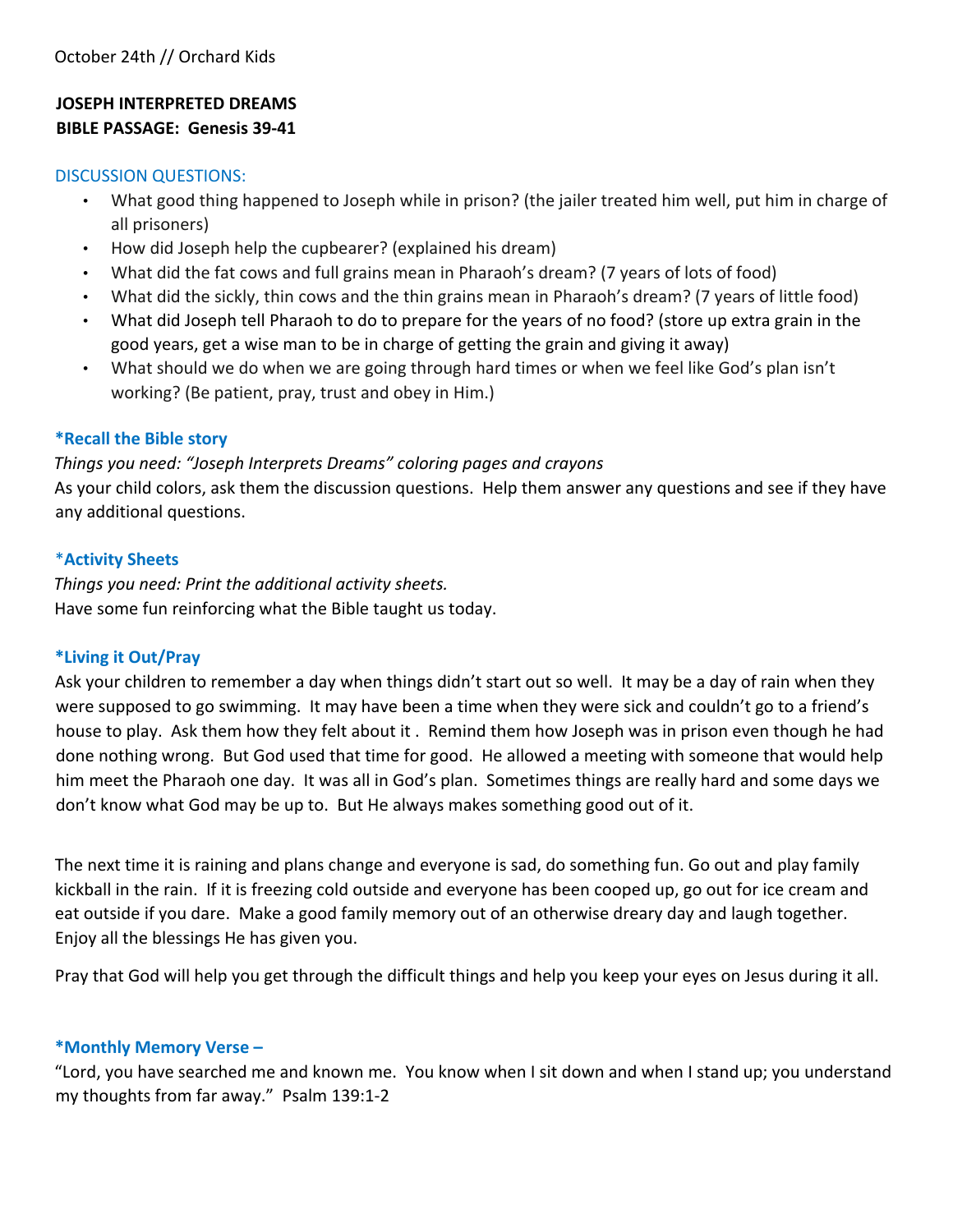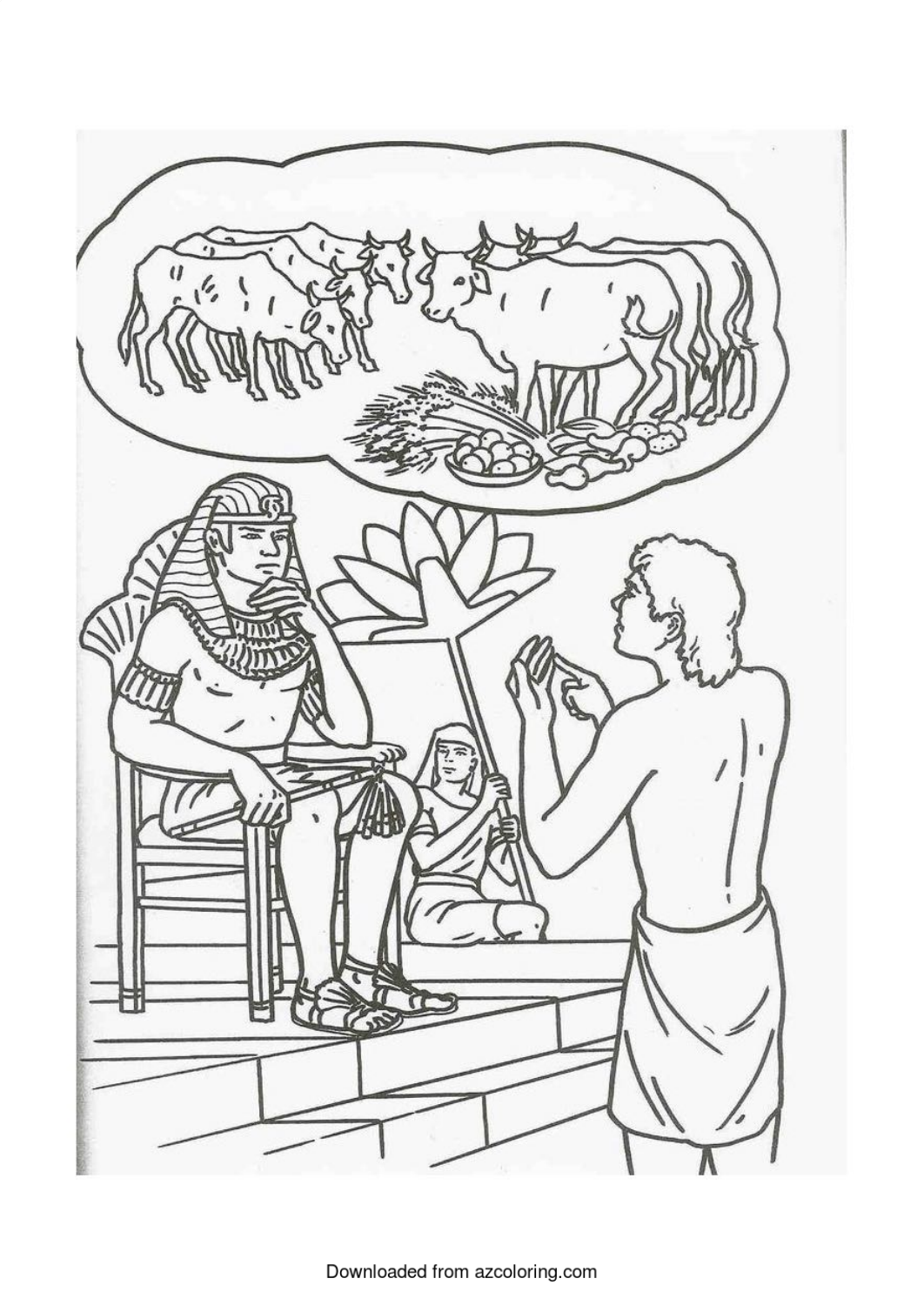

Copyright © 2014 SundaySchoolZone.com. All Rights Reserved. Free to duplicate for church or home use. Visit http://SundaySchoolZone.com.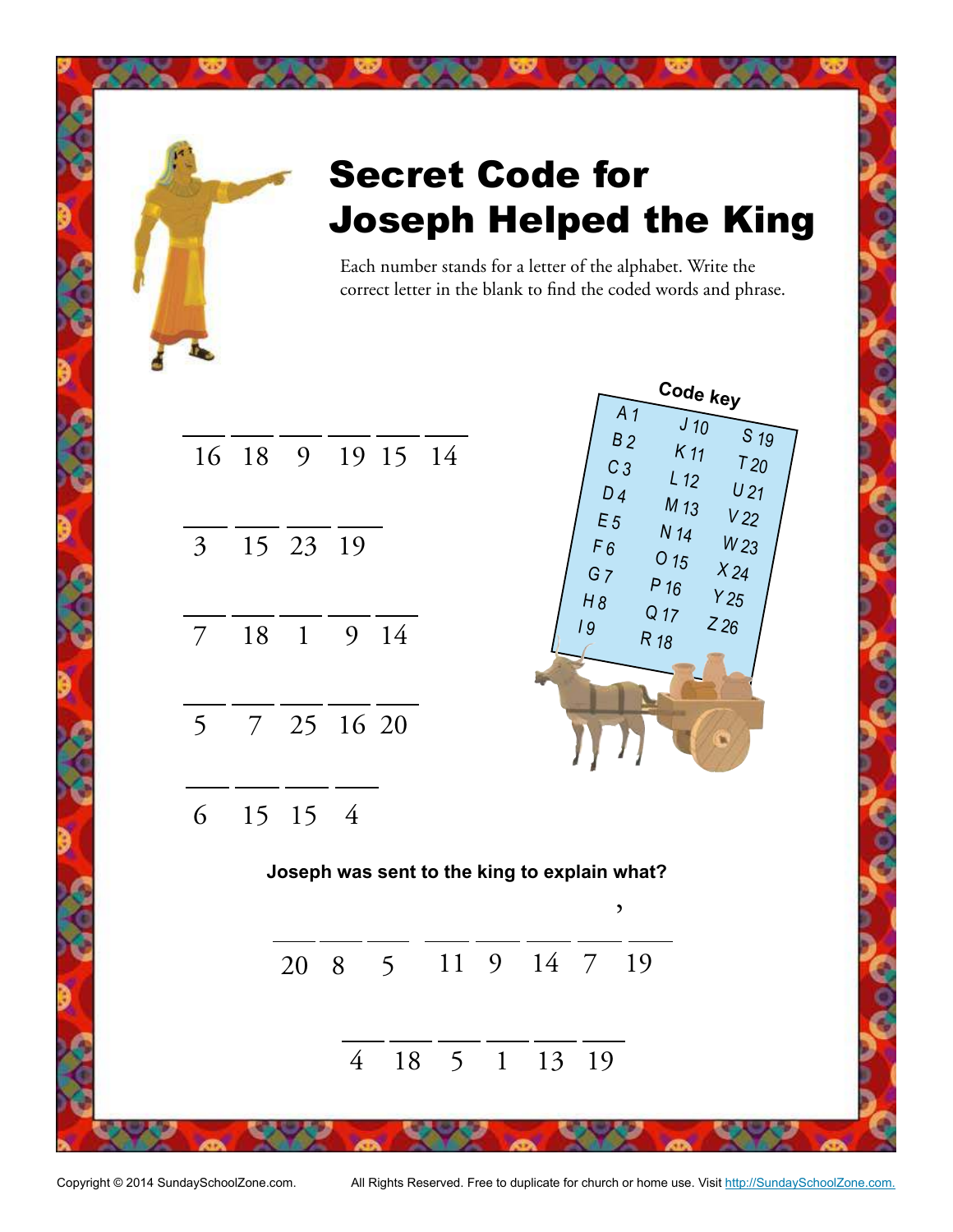

# Joseph Helped the King Word Search

Find the words on the list that are hidden in the puzzle. The words can be left to right, up and down, or diagonally.



ABUNDANCE **COWS** DREAMS EGYPT FAMINE FOOD **GRAIN JOSEPH** NILE PHAROAH PRISON **SEVEN**